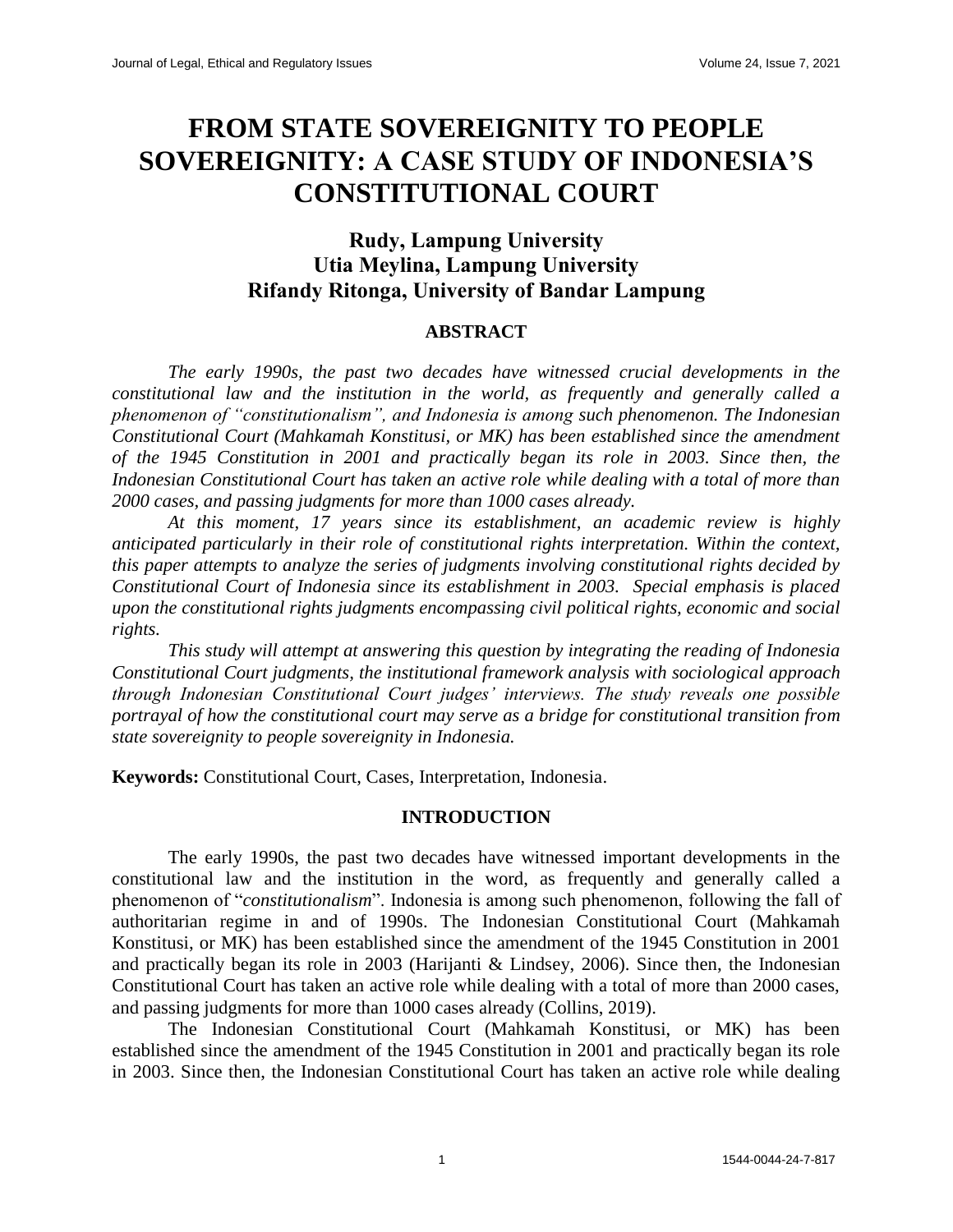with a total of more than 2000 cases, and passing judgments for more than 1000 cases already (Ginsburg, 2014).

This study is aimed at ascertaining the characteristics of the Constitutionalism in Asian context by way of empirical analysis on the adjudication practice of constitutional interpretation at the Indonesian constitutional court through judgment reviews and judge interviews, together with the attempt of comparative analysis with practices in other jurisdictions in order to further identify Indonesian characteristics (Ginsburg, 2003).

The author contends that Constitutionalism in either sense of procedural and substantive can take different forms reflecting local contexts, even if the general consensus was that the constitutionalism takes place in a similar path pattern (Ackerman, 1997; Hirschl, 2012). Within the question, the paper will find an answer on what model best describes Indonesian constitutional adjudication in regard to transplantation of institutional structure and interpretation approach and what standard of interpretation has been used by the court to achieve the constitutionalism. This study will attempt to answer this question in terms of actual function of the constitutional adjudication under the name of constitutionalism, instead of Watson-like positivist studies of a written constitution (Da Silva, 2014).

Regarding appraising the adjudicative function of the Indonesian constitutional court, this study concentrates on the implementation of the constitutional interpretation; in the meantime, the institutional characteristics including the socio-legal cultural conditions supporting such function will be identified. In order to consider the functional results of the different institutional design of constitutional courts, this paper should observe not only the static structure of the constitutional court as a constitutional organ but its dynamic institutional mechanisms, by looking into the development of living norms of the constitution through the "*interpretation*" of the constitution, as well as relevant laws considering the legal culture and political environment (Sokalska, 2019; Hanadi, 2019; Sukmariningsih, 2019).

It should be noted that this kind of comparative study is still worthy given the fact that the outcome for each country's constitutional reform shall be different albeit the general consensus on the general spread of constitutionalism around the world with a similar pattern. Those distinctions denote the vast disparities in constitutional legacies and structures, historical inheritances, formative experiences, including non-trivial disparity in the value systems of each nation. This point of view shares somewhat similar ground with Ran Hirsch proposing that constitutions in the entire world vary in models and priorities with respect to organic pattern and state institutions (Hirschl, 2006).

Then, judgments involving issues of constitutional rights will be studied, in order to ascertain the tendency of standards applied in judicial interpretation of the constitution as well as laws. Findings on the legal interpretation of Indonesian constitutional court will be further compared with the preceding researches on the practice of other jurisdictions. This research is aimed at employing the comparative study of constitutional adjudication in terms of institutional structure and interpretation method of diverse countries to provide the basis for identifying a number of key features shaping the character of the Indonesia Constitutional Court.

# **RESULTS AND DISCUSSION**

# **Institutionalization of Constitutional Court in Indonesia**

The continuous existence and enlargement of a new constitutional court in the world political system having a part of the institutionalization of constitutional structure follow the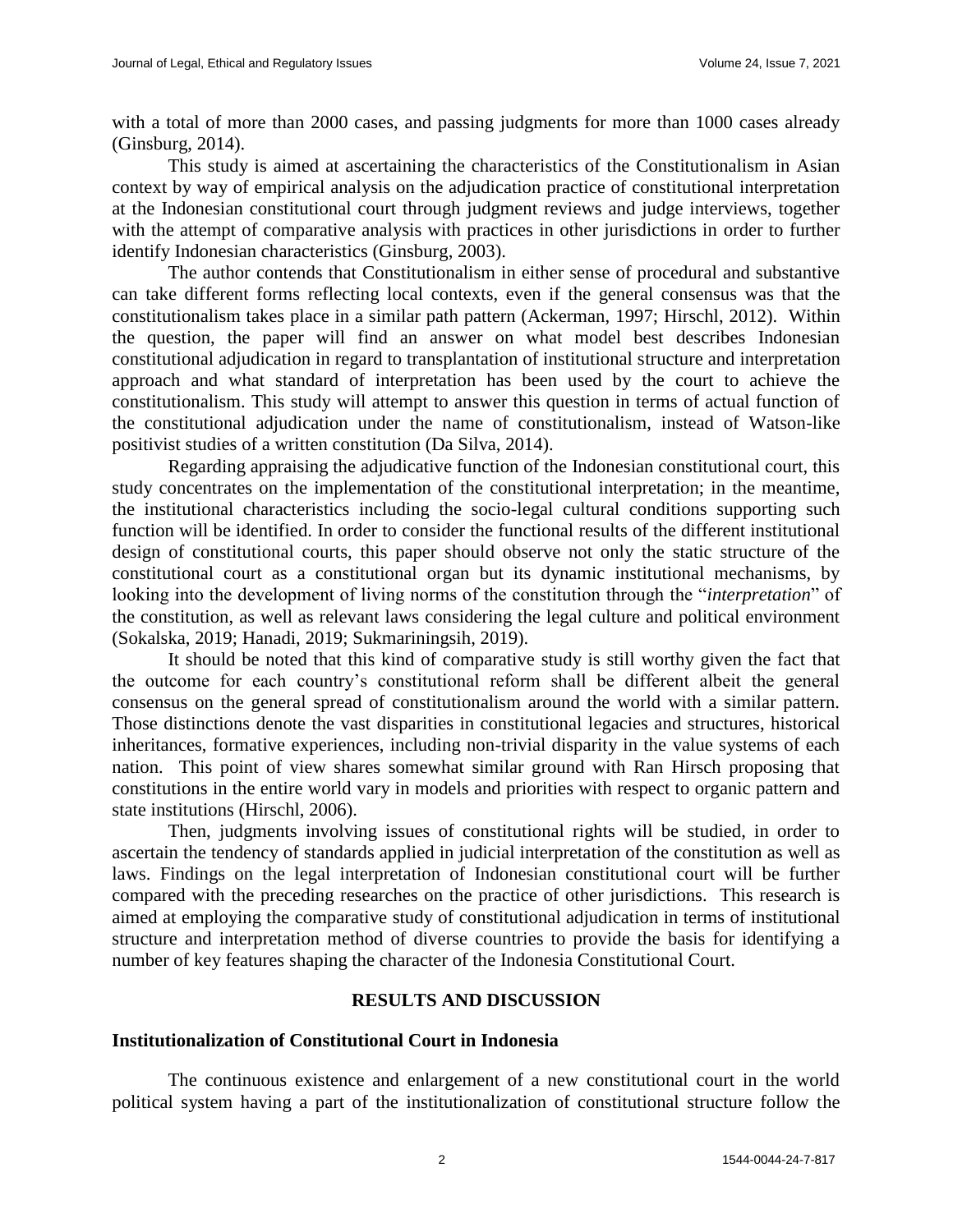ascent of constitutionalism (Tate & Vallinder, 1995). This seems a natural phenomenon given the fact that the role of constitutional court has long been attributed to both of the aforementioned two dimensions of the Constitutionalism, namely, procedural and substantive goals. Mauro Cappeletti, for example, explained the role of constitutional court as the method utilized to generate the positivization of higher values hinted by constitutions (Cappelletti, 1970) in which it emerges as another role as an institutional pillar in the separation of powers. A reference is also made to the stream of scholars descending from Montesquieu (Clark & Shapiro, 1983) asserting that constitutional separation of powers is critically predicated on the existence of an independent constitutional adjudication.

The world has observed three waves of the spread of constitutional review. The first wave was the adoption of a Judicial Review into the US constitutional system and the constitutions of its constituent states. The second wave was soon after Hans Kelsen's reconceptualization of constitutional review under special court, particularly after World War II, assuming that the legislature might make mistakes, which constitutional review could rectify (Woozley et al., 1968). Amid the third wave of democratization, a large number of countries, particularly in the post-Communist world, as well as new democracies was adopting the German type of constitutional court (Ginsburg, 2003).

Indonesian constitutional court is one of such typical products amid the third wave of democratization. Until the introduction of Indonesian constitutional court (hereinafter referred to as MK) in 2003, neither sense of rule of law, namely the procedural sense of rechtstaat or the substantive sense of democracy, was within reach of the Indonesian people. Indonesia constitutional doctrine asserting that "*Indonesia is rechtstaat but not machstaat*" was merely written in the constitution elucidation and constitutional books but had never been realized. It is sensible to affirm that throughout Indonesian history, at dictatorial rule periods in particular, constitutional law was stipulated as a peripheral role. The salient trigger of the constitutionalism failures was the weaknesses of the 1945 Constitution and the absenteeism of an institution for protecting the Constitution.

Perhaps, as is often the case in the world history on formation of any constitutional institutions, Indonesian constitutional court has its own historical moment involving political and economic crises demanding substantial civic engagement. Therefore, a brief historical review of the formation process of Indonesian constitution and its related institutions will assist in understanding the path led to the constitutional court.

In August 1945, amid the independence struggle, the process of drawing up Indonesia's constitution was undertaken in which it was organized to be a mere interim document. The constitution was an authoritarian one, albeit entailing articles regarding human rights providing for the majority of the 'thinly conceived' rights which are crucial for democratic politics, including social and economic rights (e.g. things alluding education and occupation). Before the amendment was held, the 1945 Constitution had prevailed as the state constitution of The Republic of Indonesia for three periods1, namely in the initial years of the independence from 1945 to 1949, and it ultimately supplanted by the RIS Constitution and 1950 Provisional Constitution. The 1950 Constitution was merely implemented for nine years before re-imposing the 1945 Constitution accomplished by President Soekarno having no patience with the tempestuous experiment in democracy. During the Soeharto era up to its first amendment in 19992, the 1945 Constitution was utilized to retain an authoritarian style of government through its obscurity.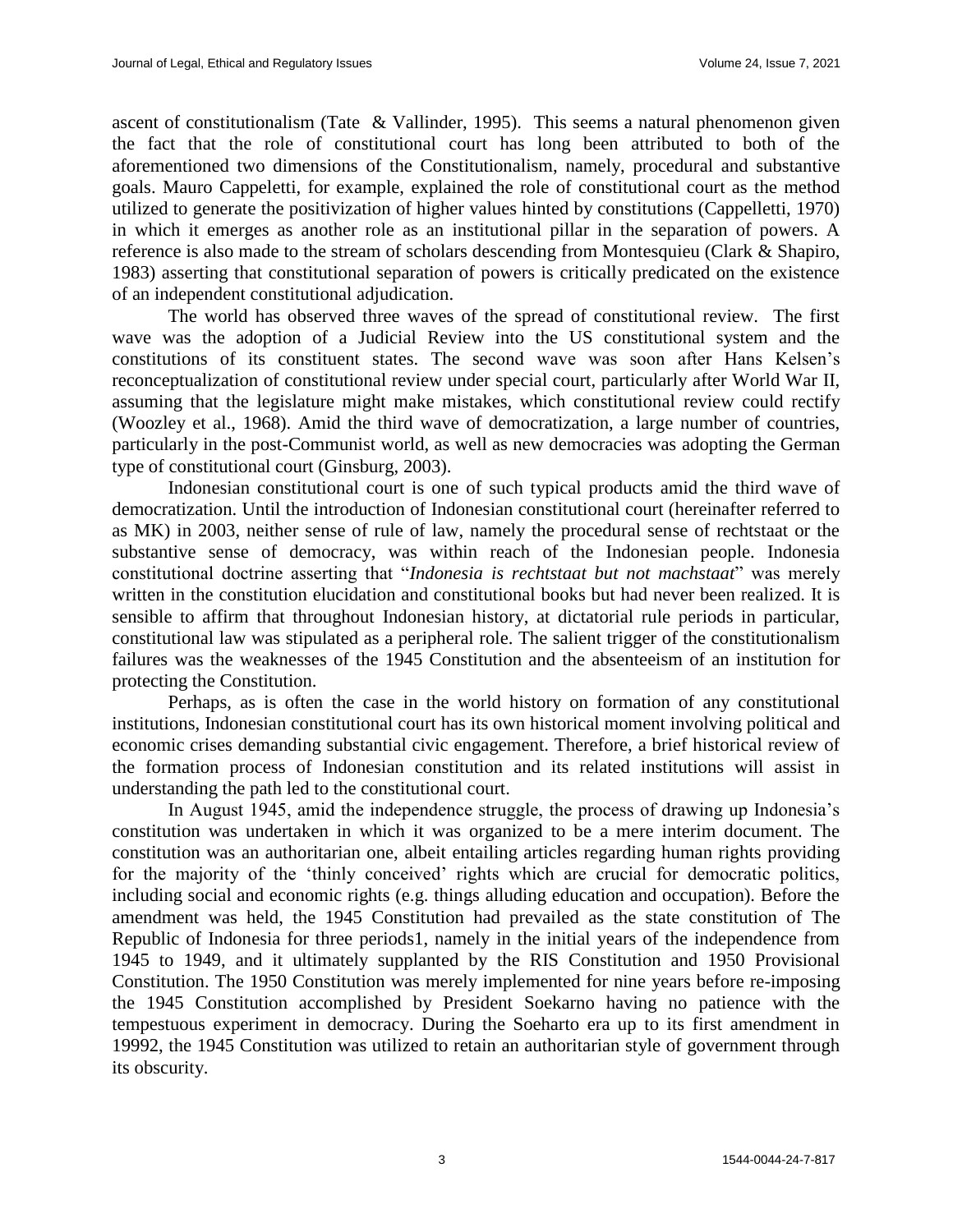During those three periods, distinctive models of state administration were utilized despite being grounded on the text of the 1945 Constitution which was not altered. In the first years of the independence, the country obeyed liberal democracy with the parliamentarian governmental system differing from the governmental system envisaged in the 1945 Constitution (Bhakti, 2020). In the following period, recognized as the "*Old Order*" era, the presidential governmental system was implemented grounded in the 1945 Constitution complemented by the establishment of the House of Representatives (DPR) and the People's Consultative Assembly (MPR). The democracy whose development was built in that era was termed as "*guided democracy*". The "*guided*" perspective, nonetheless, turned to be completely crucial in which its tendency ultimately led to authoritarianism.

During the New Order (1966 to 1998) under former President Soeharto3, the 1945 constitution generated an executive heavy governmental system giving the president vigorous power without mechanism of checks and balances. Besides, it enabled the president to own an additional and bestowed power in regulating constitutional and fundamental affairs with the mere laws or governmental decree since a large number of provisions in the constitution give the instructional to be regulated by law and subsequently regulated more detail in subsequent governmental decree4. One obvious example is the membership of the MPR, which was the highest organ within Constitutional Order, and was arranged for the president's benefit through the Law on MPR and DPR Membership5. By this Law, 440 MPR memberships were appointed by the president, consisting of 100 members from Army and individuals, and 340 from delegates of groups; 160 members came from regional representatives selected by the Regional House of Representatives (DPRD); and 400 members were elected through general election. It marks the president's domination over the MPR. In addition, the law making was controlled by the president since its predominant power was owned by the president. Furthermore, DPR occupied the domination of the parties that supported the president.

A large number of laws in that era was substantially illegitimate, yet it was able to be altered by employing a legislative review carried out by DPR itself. Additionally, some provisions or articles in the 1945 constitution have norm obscurity which was merely possible to be depicted in assorted ways grounded on the president's policies. Further, the abuse of power frequently led to human rights and constitutional rights violations without any measure for constitutional appeal.

A result of this lack of effective channels for the realization of constitutional provisions was the general neglect of the constitution as a normative source. A dominant tendency in Indonesian academy was the European customs of the first half of the 20th century viewing the constitution as merely an assortment of the policy programs that could never materialize without addressing the actions of the legislation or administrative actions (Asshiddiqie, 2004).

In addition, the New Order's hot pursuit of economic development and stability had led the government to consider that human rights and the rules of law are expendable in pursuit of economic development, thus putting aside the constitutionalism after the economic development and stability. Hence, amid the New Order period, the existence of the written constitution did not make the Indonesian people feel either a procedural or substantive sense of Constitutionalism.

All those experiences and the weaknesses of the 1945 Constitution signified the deliberations leading to the existence of the Constitutional Court as one of judicial power executors, in addition to the Supreme Court. Establishing the constitutional court was regarded as one of the largest constitutional reforms in Indonesia after the fall of former President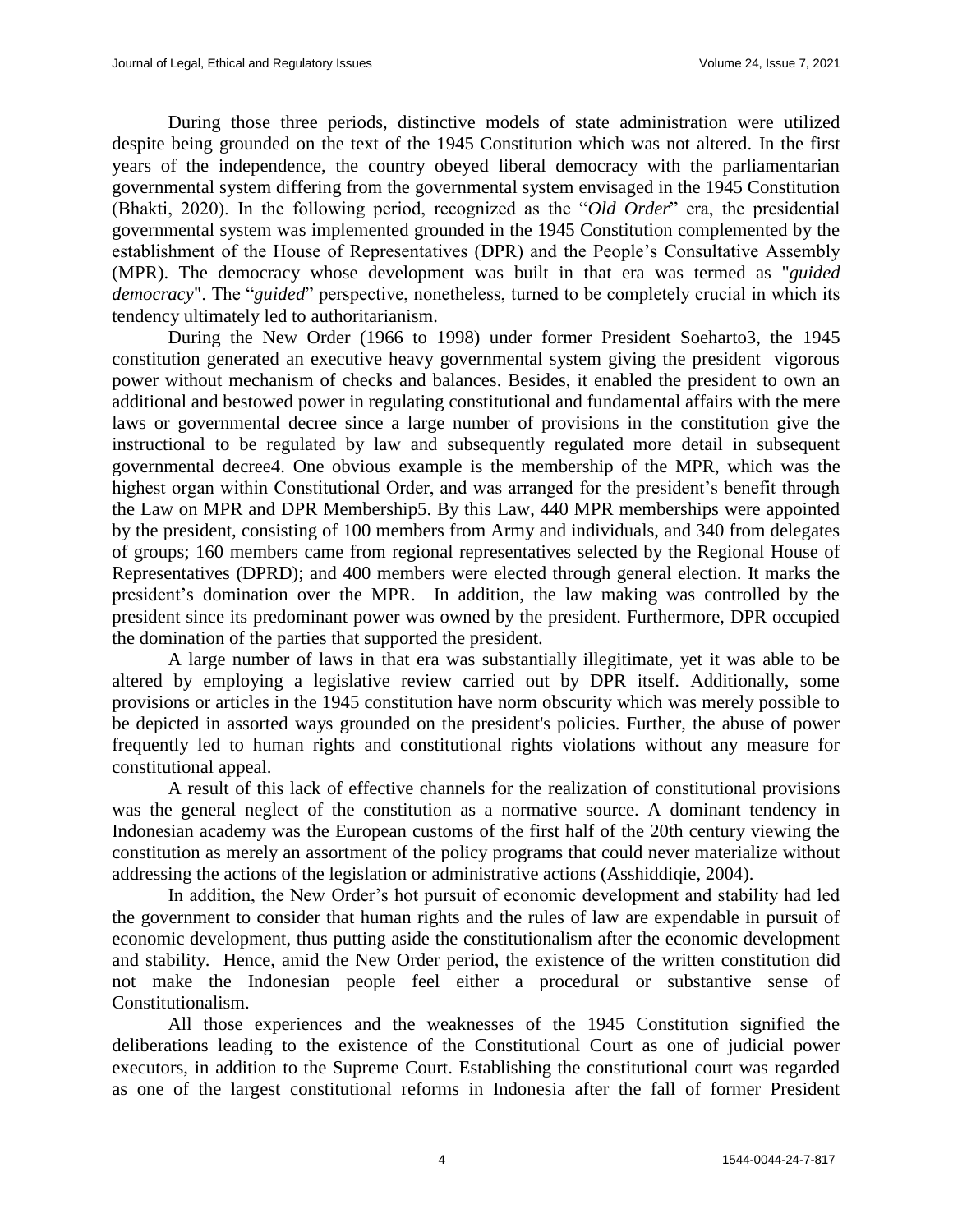Soeharto in 1998 (Subekti, 2008). Former President Habibie, the successor of Soeharto, apparently already thought of the need for constitution amendment and direct election for presidency. Habibie conveyed that the future of Indonesian democracy lies in the constitution amendment so that Indonesia can stand firmly together with other democratic nations without losing its own identity6.

Finally, the provisions regarding Constitutional Court, together with those on the Judicial Commission, were included into the Constitution during the third amendment in 2001. The amendments to the 1945 Constitution7, proposed to realize a democratic constitutional state grounded in the principle of constitutional supremacy, will probably encounter the similar reality as the 1945 Constitution, unless a constitutional control mechanism exists, in which implementing the constitution in the life of people, nation, and state will be guaranteed.

#### **Judgments Review**

This section is devoted to answering the second hypothesis on whether the interpretation methods applied at the Indonesian Constitutional Court have a hybrid nature in a comparative view with world leading practices.

To distinguish the characteristics of constitutional interpretive methods according to the difference of constitutional issues at stake in major constitutional cases, a distinction was observed at least between the two categories of issues, namely the issue related to civil political rights including indigenous people case (Warman et al., 2018), and the issues associated with social economic rights.

| <b>Table 1</b><br><b>CONSTITUTIONAL INTERPRETATION: CIVIL POLITICAL RIGHTS CASES</b> |                                                                                         |                                                 |  |  |  |
|--------------------------------------------------------------------------------------|-----------------------------------------------------------------------------------------|-------------------------------------------------|--|--|--|
| <b>DECISION</b>                                                                      | <b>ISSUE</b>                                                                            | <b>METHOD OF INTERPRETATION</b>                 |  |  |  |
| MK Decision No 013/PUU-<br>I/2003                                                    | Freedom from Retrospective Trials<br><b>Textualism Systematic</b><br>(Art. 28I(1))      |                                                 |  |  |  |
| MK Decision No. 011-<br>017/PUU-I/2003                                               | Equality on Voting Rights (Art. 27 (1),<br>28D(1), 28J                                  | <b>Systematic Rational</b><br><b>Basis Test</b> |  |  |  |
| MK decision No. Number<br>5/PUU-V/2007                                               | Equality and Unity of Legal Order (Art.<br>18(4)                                        | Systematic                                      |  |  |  |
| <b>MK</b> Decision Number<br>102/PUU-VII/2009                                        | Procedural Democracy versus<br>Substantive Democracy (Art. 27 (1)<br>Art. 28, Art. 28D) | Balancing                                       |  |  |  |
| MK Decision No.<br>31/PUU.V/2007.                                                    | Civil Political Right versus Autonomy<br>(Art. 27 (1), Art. 18B)                        | Balancing                                       |  |  |  |
| MK Decision No. 35/ PUU-<br>X/2012                                                   | Right on Water Resources Indonesia<br>(Art. 28H(1), Art. 33(1))                         | Textualism-Systematic-Historical                |  |  |  |
| MK Decision No. 85/PUU-<br>XI/2013                                                   | Indigenous People Right (18B (2), Art.<br>28H(1)                                        | Textualism-Systematic-Historical                |  |  |  |
| MK Decision No. 14/PUU-<br>XI/2013                                                   | Civil Political Right versus elections                                                  | <b>Textualism Systematic</b>                    |  |  |  |

# **Civil and Political Rights**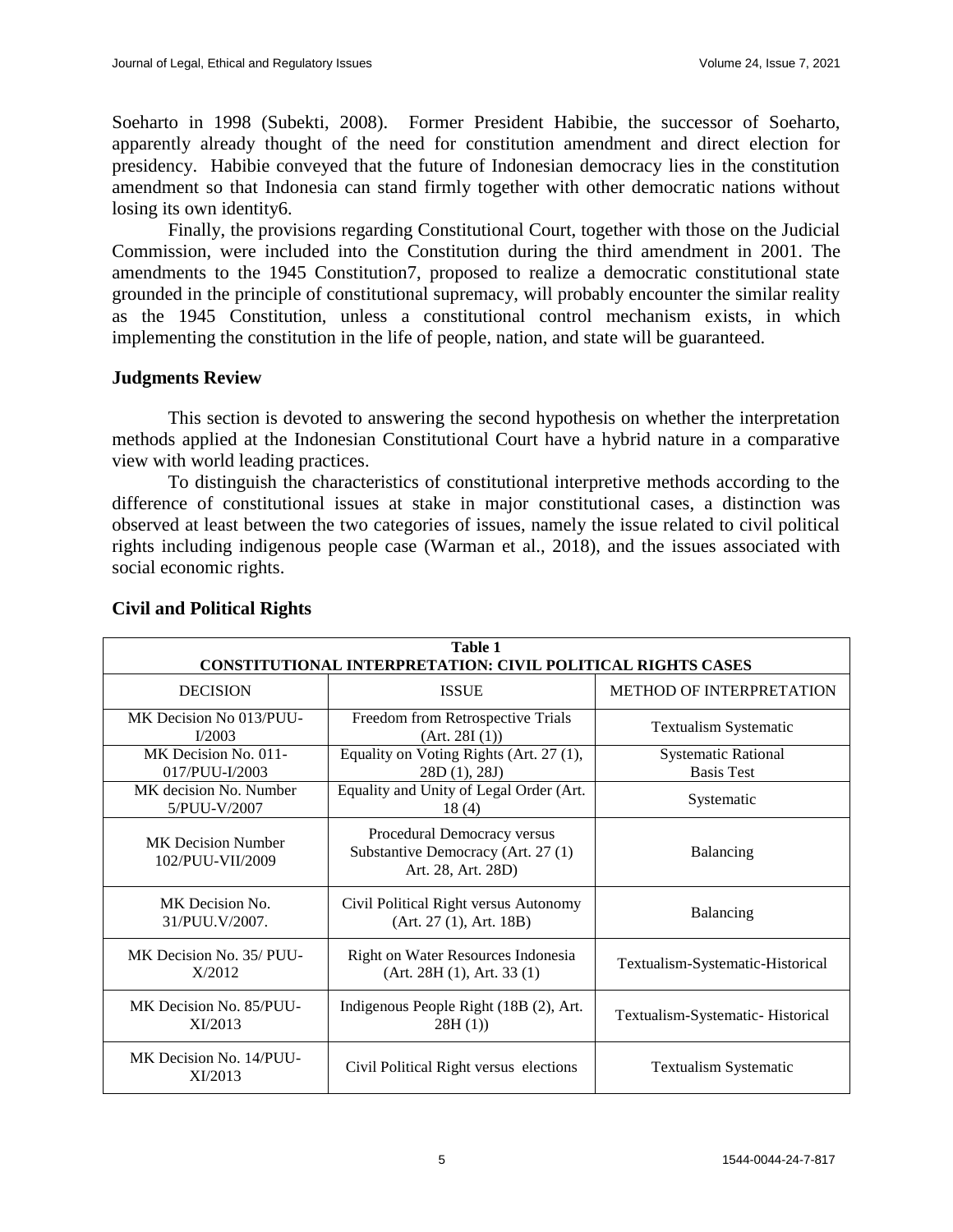| MK Decision No. 95/PUU-<br>XII/2014  | Constitutional rights of indigenous<br>forest peoples (Art. 18B (2), Art. 28C<br>$(1)$ , Art. 28D $(1)$ | Textualism-Systematic-Historical |
|--------------------------------------|---------------------------------------------------------------------------------------------------------|----------------------------------|
| MK Decision No. 24/PUU-<br>XVII/2019 | Civil Political Right versus Election<br>Survey (Art. 28F)                                              | <b>Textualism Systematic</b>     |

As summarized in Table 1, the Constitutional Court in its legal considerations interpret the provisions of the Constitution, the interpretation methods used Textualism, Systematic, and Historical. The cases related to civil political rights, such as freedom of thought, freedom from retroactive trial, equality before the law involving rights to vote and be voted, rights to autonomy, and freedom of association, have been discussed with special importance in the Indonesia's new era of reformation and democratization, since they directly relate to the constitutional basis for democratic consolidation. These cases must shed light upon how Indonesian Constitutional Court interpreting the new brand of civil and political rights newly integrated in the amendment in 1999 through 2001 of the 1945 Constitution. In these studied cases, Indonesian Constitutional Court exhibits an interesting tendency of ultimately referring to the notion of "*democracy*" as the normative basis of constraint to the legislative power, coupled with its grammatical and systematic method of interpretation, particularly reflecting the civil law tradition of interpretation developed in the normal judicial process.

Although these cases of civil political rights, particularly the last two cases, imply that Indonesian Constitutional Court is increasingly accustomed to the technical influence from the American style tests, the "*democracy*" seems to be kept at the top of the hierarchy of constitutional values in the balancing methods among different constitutional rights (Fahmi et al., 2019).

The Decision (Table 1) issued by the Constitutional Court brought many changes in the field of Civil and Political Rights, specifically in the MK Decision No. 85 / PUU-XI / 2013 and MK Decision No. 95 / PUU-XII / 2014, MK uses Textualism, Systematic, Historical. The Decision provides legal force and recognizes that customary forests are separate from state forests as a form of people sovereignty. Besides the decision is utilized to guarantee the fulfillment of the constitutional rights of indigenous forest peoples. The decision also illustrates a process of transition of state sovereignty to people's sovereignty.

Nevertheless, Indonesian Constitutional Court occasionally has a tendency to go beyond the traditional adjudicative constraints going more for free-style philosophical approach for defining this democracy. The use of rational basis test in the case of equality in voting rights (MK decision No.011-017/PUU-I/2003) without any reference is one example of the aforementioned free style of interpretation mode.

# **Socio-Economic Rights**

The second category is the constitutional cases entailing social economic rights, in which Indonesian Constitutional Court is observed taking a more active role in utilizing typical methods of civil law style legal reasoning of systematic and historical method of interpretation, when compared to the cases on civil political rights. This difference of activeness of the Indonesian Constitutional Court is a unique aspect found in comparative approach, which must stem from, on one hand, the special importance of having long been vested to the socioeconomic rights since the formulation of the 1945 Constitution from the very beginning, and on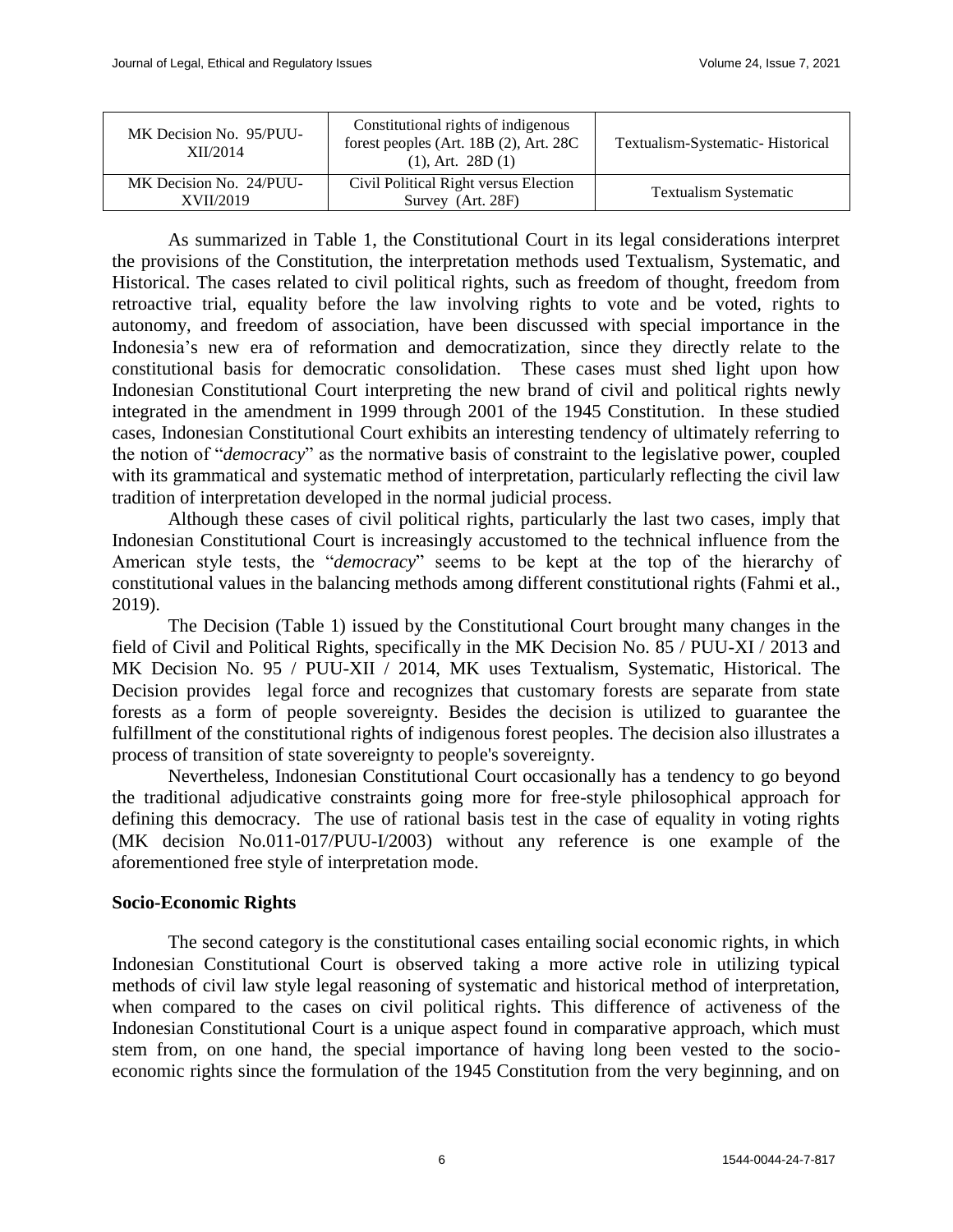| Table 2<br><b>CONSTITUTIONAL INTERPRETATION UPON SOCIAL ECONOMIC RIGHTS CASES</b> |                                                     |                                        |                                                                                   |  |  |
|-----------------------------------------------------------------------------------|-----------------------------------------------------|----------------------------------------|-----------------------------------------------------------------------------------|--|--|
| Decision                                                                          | <b>Issue</b>                                        | Method of Interpretation               | Hierarchy of Values                                                               |  |  |
| MK decision No. 001-<br>021-022/PUU-I/2003                                        | Social Rights versus<br>Property                    | Systematic-Historical                  | 1. Public Welfare<br>2. Freedom of Economy                                        |  |  |
| <b>MK</b> Decision Number<br>002/PUU-I/2003                                       | Social Rights versus<br>Property                    | Systematic-Historical                  | 1. State Goal<br>2. Public Welfare<br>3. Freedom of Economy                       |  |  |
| MK Decision No.<br>008/PUU-III/2005                                               | Right to Life versus State<br>Monopoly              | Systematic                             | 1. Right to Life<br>2. Public Welfare<br>3. Freedom of Economy                    |  |  |
| MK Decision No. 21-<br>22/PUU-V/2007                                              | Social Rights versus<br><b>Investment Promotion</b> | Systematic-Historical                  | 1. Public Welfare<br>2. Freedom of Economy                                        |  |  |
| MK Decision No.<br>54/PUU-VI/2008                                                 | Right to Life versus State<br>Monopoly              | Systematic -Structural                 | 1. Public Welfare<br>2. Freedom of Economy                                        |  |  |
| MK Decision No. 32/<br><b>PUU-VII/2010</b>                                        | Right to Life versus State<br>Monopoly              | Systematic                             | 1. Right to Life<br>2. Public Welfare<br>3. Freedom of Economy                    |  |  |
| MK Decision No.<br>36/PUU-X/2012                                                  | Right to Life versus State<br>Monopoly              | Systematic -Structural                 | 1. Public Welfare<br>2. Freedom of Economy                                        |  |  |
| MK Decision No.<br>85/PUU-XI/2013                                                 | Right to Life versus<br>private Monopoly            | Textualism-Systematic                  | 1. State Goal<br>2. Public Welfare<br>3. Private Welfare<br>4. Freedom of Economy |  |  |
| MK Decision No.<br>18/2019                                                        | Social Rights versus<br>Property                    | Textualism -Systematic-<br>Grammatical | 1. Public Welfare<br>2. Freedom of Economy                                        |  |  |

the other, the fact that this constitutional stress on the socio-economic rights has been long neglected during the authoritarian regime.

Truly, the Constitutional Court as summarized in Table 2, the interpretation methods used such Textualism, Systematic, Historical and Grammatical. The explanation of socio-economic rights whose development was undertaken by the Indonesian Constitutional Court in the series of the cases having a relevance as summarized in Table 2 owns a definitive significance for Indonesians after decades of authoritarian regime. The provision of Article 33 of 1945 Constitution defining that the State possesses a restraint towards the lands including natural resources served as a weapon by the authoritarian government to quieten the local inhabitants' objections in which they were forced to leave their lands, and their traditional rights were infringed. The Constitutional Court of Indonesia has interpreted and provided a clarification explaining that there are definite constitutional restraints on state control grounded on the objective hierarchy of constitutional values. It served as an epoch-making judgment of the Indonesia Constitutional Court declaring that in light of the people's sovereignty over all natural resources and public proprietorship of these natural resources (Hosein, 2016), the people, through the Constitution, had "*provided a mandate to the state to make policy, organize, regulate, manage and supervise to achieve maximum welfare for the people*" (case reference no. No. 001-021-022/PUU-I/2003 page 106). In the MK decision No. 001-021-022/PUU-I/2003 on electricity law case, the principle of "*controlled by state*" has been implemented by Indonesia Constitutional Court and it provides an opportunity for investors to take part in dealing with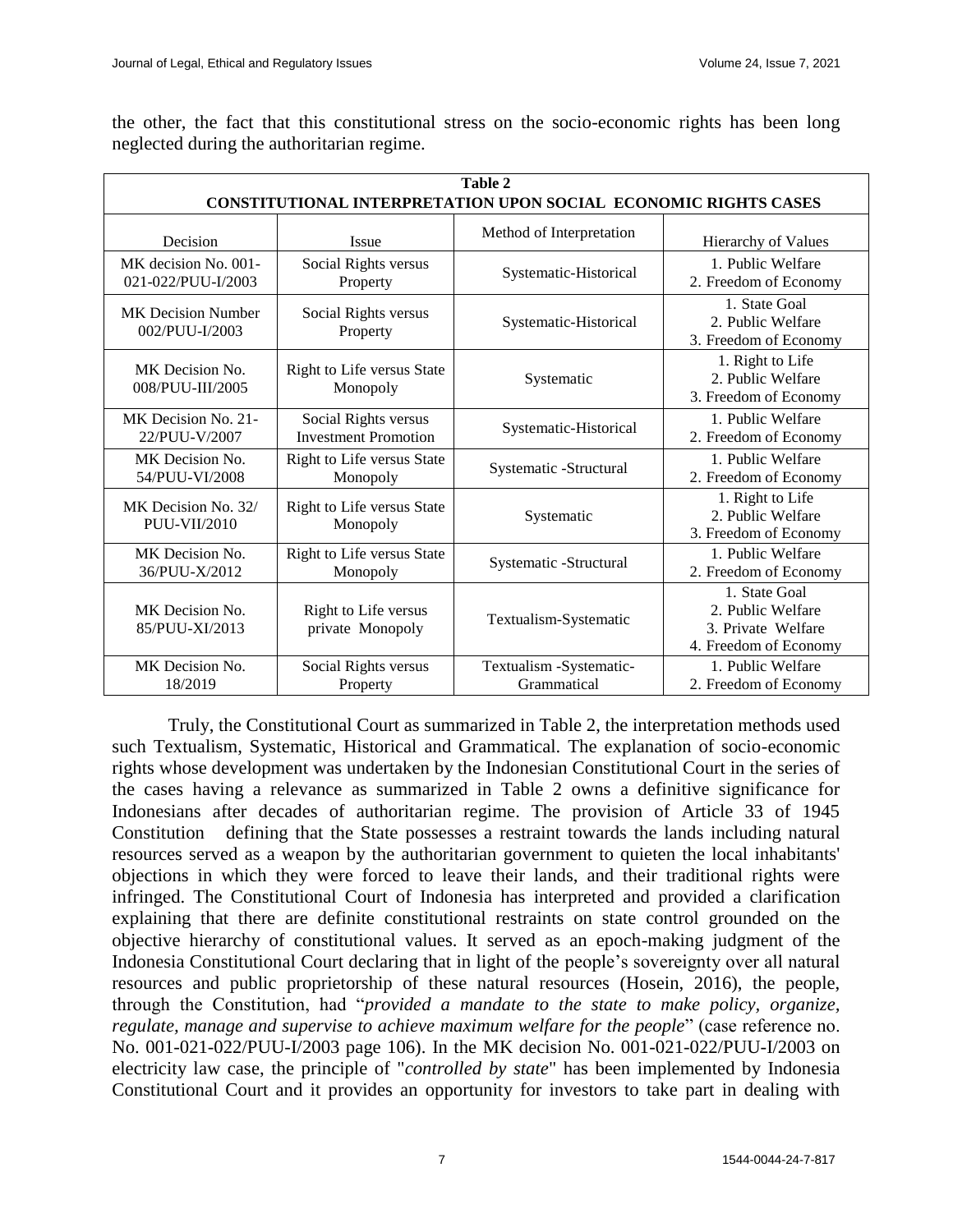salient sectors so long as the sectors are controlled by the state. The elemental principle is associated with protecting welfare rights of Indonesians over the jeopardy of oppressive proprietorship by the private sectors. The succeeding series of judgments encompassing MK Decision Number 002/PUU-I/2003 on Oil and Gas Law, MK Decision No. 008/PUU-III/2005 on Water Law, and MK Decision No. 21-22/PUU-V/2007 on Investment Law have generated the principle of state control in MK decision No. 001-021-022/PUU-I/2003 on Electricity Law as the interpretation basis.

It is exhibited that in this explanation series concerning on the social economic rights, Indonesian Constitutional Court has attained advancement of the series of hierarchical objective values of constitutional rights in economic activities, as follows: the first rank refers to the right to life; the second rank is linked with the state and nation aspirations, and the last rank is the right to public welfare.

By a series of social economic related cases, the Indonesian Constitutional Court has maintained its consistency in terms of interpreting the Article 33 of Indonesia's 1945 Constitution, in which it owns an expectation to utilize the equal ground to indistinguishable cases in accordance with the existence of the hierarchy of objectives values in the 1945 Constitution. The hierarchical value integrity whose development exists in the judgment series implicitly and seemingly denotes a conventional effect of civil law style of adjudication; meanwhile, it also affirms Ronald Dworkin's philosophical theory on the "*law as integrity*" which is frequently recognized to elaborate the case law development in the conventional law traditions. As mentioned in his concept of the law as integrity (Dworkin, 2014), Indonesian Constitutional Court in socio-economic cases denotes a noticeable propensity by perceiving the past institutional decisions indicating a morally orderly scheme of principles, and these principles are followed to resolve the present and future disputes.

# **Mixed Process of "Bricolage" and "Expressionism"**

Above reviews on judgments from Indonesian Constitutional Court would imply a certain relationship between the institutional choice of constitutional adjudication and the reach of constitutional interpretation. In addition to the fact that Indonesia has a characteristic of hybrid European model of institutional structure emphasizing the independent political role, the influence of civil law tradition of judicial interpretation to the Indonesian Constitutional Court has been evident in Indonesian cases. Such an attribute to civil law style interpretation seems evident specifically in the series of judgments involving the social economic rights as discussed above, such as the extended interpretation on the constitutional normative order through the traditional judicial interpretive approaches such as the systematic method of interpretation on pertaining provisions of the Constitution (see e.g. the case No.008/PUU-III/2005), finding and reasoning from the legislative intent (see e.g. the case No. 001-021-022/PUU-I/2003), and lastly is the deduction from the normative hierarchy of a welfare state (see e.g. the case No. 002/PUU-I/2003).

However, Indonesia Constitutional Court occasionally tends to go beyond the traditional adjudicative constraints, going more for a free-style philosophical approach particularly for such fundamental terms as democracy, as shown in the series of civil political rights. The use of rational basis test in the case of equality in voting rights vide MK decision No. 011-017/PUU-I/2003 without any reference is the example of the aforementioned free style of interpretation mode. As a result, Indonesian constitutional adjudication is not free from an overly political role beyond systemic constraints that should not be allowed under the present constitutional structure.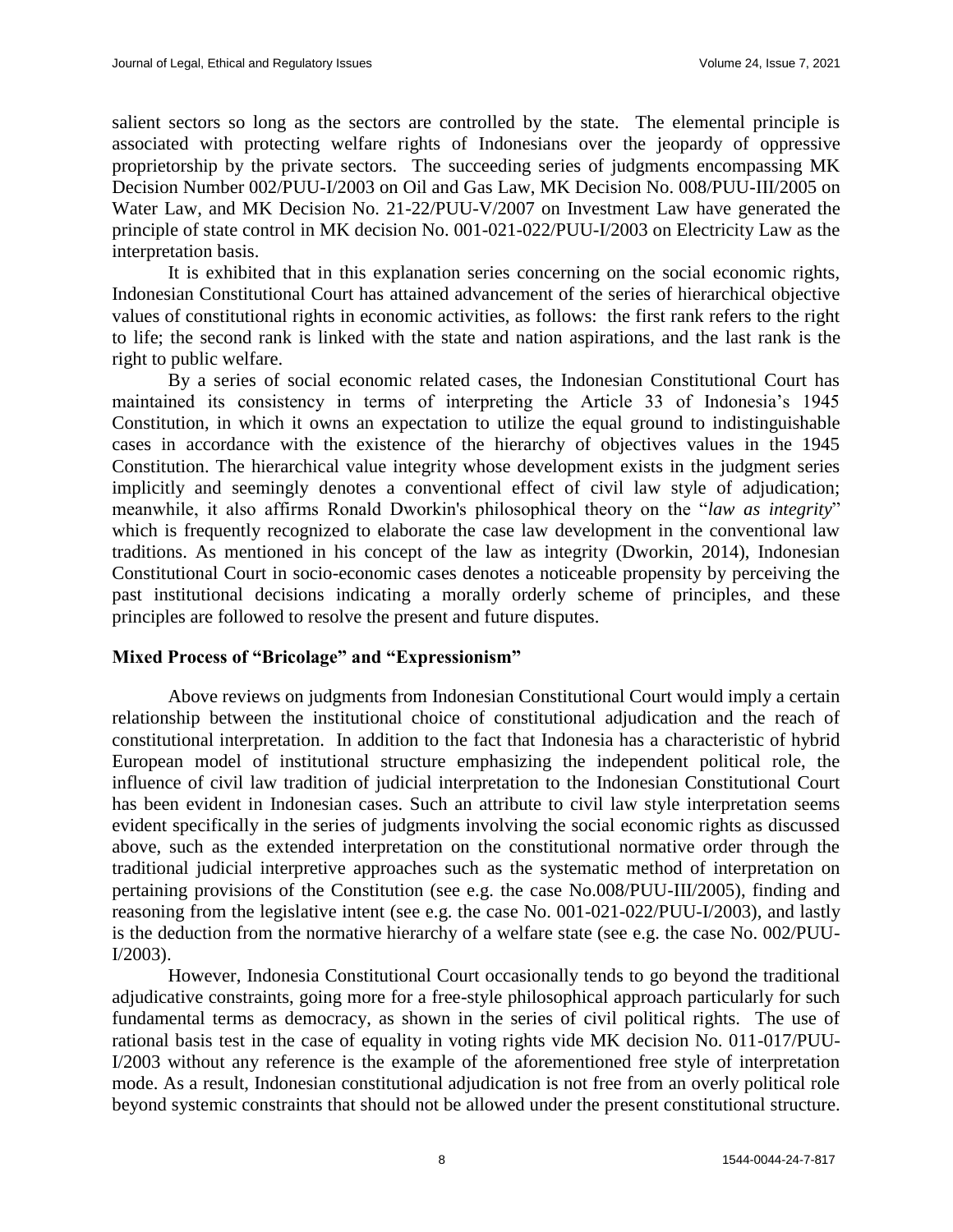In order to best accomplish its constitutional role as a player within the constraints of constitutional principle of legislative-led democracy, it would be beneficial for Indonesian constitutional court judges to pay more attention to technical interpretive constrains in civil law tradition, instead of being overly influenced by the dynamic style of political and philosophical opinions frequently accompanied by the image of activist US judges.

This exercise of constitutional power necessarily entails creative activities by enabling the judges to supply the content of the constitutional values in accordance with the social and political necessities of the time, while perpetually based on and being constrained by the stability of the same objective values they develop. In this context of the development within the constraint, the Indonesian Constitutional Court will be able to keep taking their active role of interpreting the constitution within their institutional position given under the present constitutional structure, which is in itself in the process of development from an authoritarian model to the constitutional democracy.

This section will be devoted to answering the third hypothesis of whether the characteristic of Indonesian Constitutional Court can be considered a dynamic process both in terms of institutional structure and adjudication practice is an example of "*bricolage*" instead of "*functionalism*" and "*expressionism*" in the constitutional scholarly terminology differentiating the world's constitutional phenomena. When applying the model of dynamic process of constitutional function introduced by Tushnet (1999) in which he described a view as a learning process of constitutional institution, institutionalization of Indonesian Constitutional Court cannot be explained within the single framework of functionalism, expressionism, or of bricolage. Probably, with an historical review of the process, it is evident that bricolage and expressionism is what occurred in the gradual process of constitutional adjudication in Indonesia.

In the specific details of institutional design, the expressivist learning process occurred in Indonesia constitutional Adjudication. Expressivism's strength lies in its ability to allow us to engage in a discussion of what is our constitutional characteristic, rather than leaving us to take it for granted. This process can be seen from jurisdiction and legal standing of Indonesian Constitutional Court that accommodates the indigenous community involvement in constitutional adjudication. This is totally unique of Indonesia, as the indigenous community has been given the chance to enter into the realm of constitutional debate. The inclusion of indigenous community as legal standing is the result of the Indonesia constitutional commitment to protect the long establishment of the indigenous community even with its constraint and challenges.

Bricolage is an unconscious process, and picking up a piece from somewhere just seems like a natural thing to do; this process in the constitutional interpretation seems harder to justify. The bricolage process in Indonesian Constitutional Court can be explained by seeing the judgment in the series of civil and political rights. As discussed above, Indonesian Constitutional Court, in the series of civil and political rights, has inconsistencies with the constitutional interpretation. The Indonesian Constitutional Court tends to be affected by the free style of interpreting the democracy notion unconsciously, taking some random standard of review from US constitutional interpretation without any reference as shown clearly in equality of voting rights cases.

The other series of judgments involving the social and economic rights is considered as expressionism approach of constitutional interpretation reflecting Indonesia local context and historical legacy. The series of judgments in this regard is defining the long debate upon state control definition in the Indonesia 1945 Constitution. 1945 Constitution Article 33 is the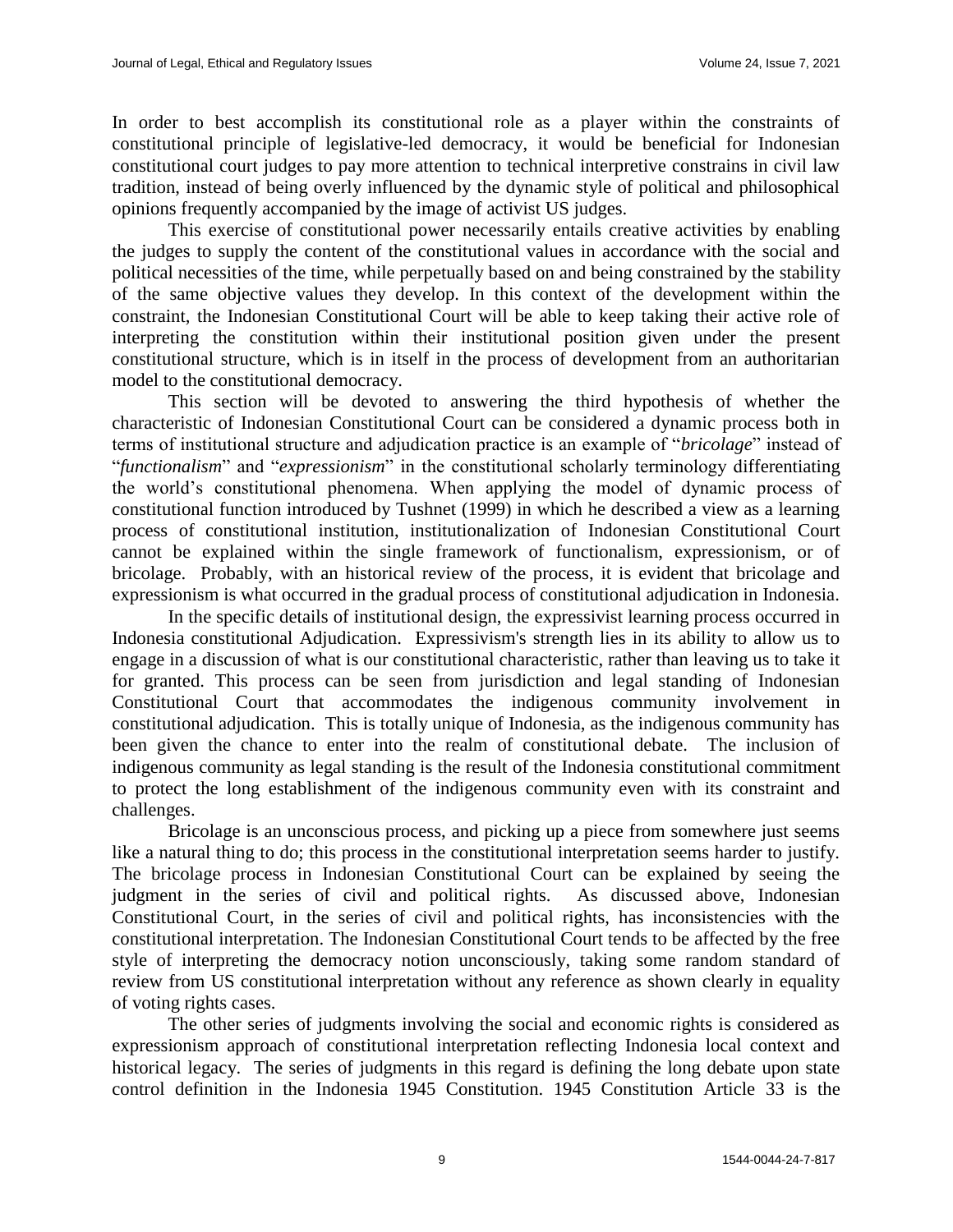reflection of economic policy framed by the founding fathers in 1945 in order to achieve the state goal stated in the constitution preamble.

Accordingly, the phenomenon of Indonesian Constitutional Court is considered as a mixed process of "*bricolage*" and "*expressionism*". Given the random and unconscious nature of "*bricolage*", particularly observed in civil and political cases, there is a high risk of having the constitutional interpretation evolve in illegitimate way. An implication is that this "*bricolage*" of constitutional evolution in Indonesia must need a constraint to be pursued in a legitimate way, within the game rules given by the constitution itself as the supreme source of legitimacy reflecting the whole nations' consent. It is suggested that the "*expressionism*" pursued in the series of socio-economic cases in forms of intentional and willful struggles for the clarification of constitutional normative order gives light to the cases in other categories so that the free style nature of "*bricolage*" should be well termed in the sought for democracy and constitutionalism in the Indonesian context of constitutional evolution.

# **Toward People Sovereignty**

The notion of "*constitutionalism*", either restated as rechtstaat or the rule of law, has evolved from the true need to limit the powers of government and safeguard against arbitrary or despotic rule. Indonesia, before the constitutional amendments taking place in 1999 through 2001, had been a typical case of this, long-dominated under decades of arbitrary or despotic rule by the authoritarian regime, where the emergence of "*constitutionalism*" was truly awaited. The introduction of the Constitutional Court by the constitutional amendment in 2001 must be remembered as the initiation of Indonesian "*constitutionalism*". However, it must also be emphasized that the introduction of constitutional institution is a necessity, yet it is an inadequate situation for achieving the goal of deepening of constitutional values. Constitutionalism in Indonesia should be distinguished from a mere majoritarianism, and it has to be identified by the commitment to nothing other than the clarification and deepening of Indonesia's own constitutional normative order. The Indonesian Constitutional Court has to be continuously studied for its actual dynamic process of fulfilling the requirement of a clear hierarchy of laws, supported by a legal culture in the local society (Warman et al., 2018).

It is clear that the constitutional adjudication could not exercise this power beyond the constitutional structural constraints. Indonesian constitutional structure is in itself in the unique process of formation, while empathizing with supremacy of the legislature as the primary source of national representation, and while recognizing the balance of power-style tension between this legislature and the administration head by the president having its own democratic legitimacy vested by the national council. In this particular picture of mixed constitutional system, the role of Constitutional Court adds more complexity while primarily being mandated to watch over the legislative, while the constitutionality of administrative regulations is considered to be under the jurisdiction of Supreme Court as the head of judicial system. Accordingly, the constitutional role of the Constitutional Court itself has to be identified through the continued endeavors by itself. The challenge for "*constitutionalism*" in Indonesian context is yet continuing.

# **CONCLUSION**

Indonesian Constitutional Court (MK) decision in the field of Social-Political Rights, and Socio-Economic Rights in general employs the method of interpretation such us Textualism and Systematic and some of them use historical and Grammatical method of interpretation. The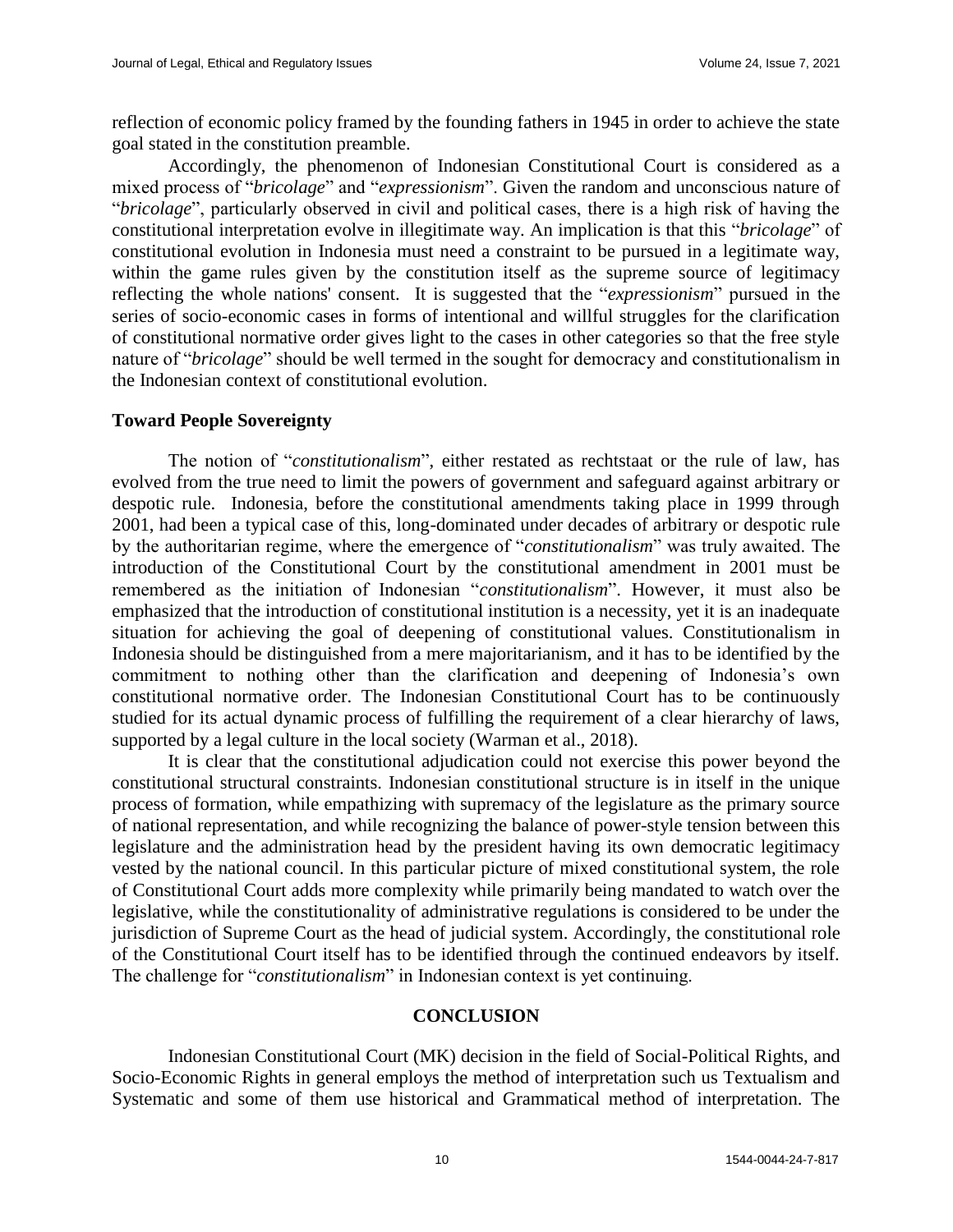method of interpretation by MK has brought many changes in the Indonesian constitutional system, one of which is the recognition and guarantee of the constitutional rights of indigenous and tribal peoples and other guarantees in the economic field. The decision illustrates the process of transition from state sovereignty to people's sovereignty. Nevertheless, until now, MK does not have its own standards in the use of methods of interpretation. The standard is completely needed considering that the MK decisions occasionally tend to go beyond the traditional adjudicative constraints going more for free-style philosophical approach for defining something, one of which is democracy.

#### **ENDNOTE**

- 1. Indonesia's constitutional history started in 1945. Before the declaration of independence on August 17, 1945, the preparation committee for the independence had started the drafting process of the constitution. The 1945 Constitution was ultimately enacted on August 18, 1945. In 1949 due to negotiation with the Allied Forces, Indonesian territory was divided into small states under the 1949 Constitution of the United States of Indonesia. Afterwards, in 1950 Indonesia attained its total freedom and the Contemporary Constitution of 1950 was enacted mandating the making of a more comprehensive permanent constitution to a Constitutional Assembly. However, the Constitutional Assembly was considered failed in 1959 so that President Sukarno declared to go back to the 1945 Constitution. From July 1959 to August 1999, the 1945 Constitution remained in place. In 1999 to 2002 amendments were made. Although major changes have been made in the four amendments, the current constitution is officially called "*the 1945 Constitution*".
- 2. Soeharto relinquished his presidency in 1998, and after 32 years in power, the New Order eventually disintegrated. B.J. Habibie was Soeharto's successor. Afterwards, a new democratic constitution with accountability and transparency became what the people (students in particular) expected. Moreover, they were extremely eager to ameliorate the justice system which did not entail 'KKN' (Corruption, Collusion and Nepotism). Furthermore, the Indonesian Armed Forces was not allowed to get involved in politics. This 'early stage of political transformations' from Suharto to Habibie emerged as the beginning of the succeeding stages of political liberalization from authoritarianism.
- 3. Article 2 (1) of 1945 Constitution before amendment mentioned that The General Assembly shall consisted of the members of the House of Representative augmented by the delegates from the regional territories and groups as provided for by statutory regulations.
- 4. Law No. 16/1969; Law No. 5/1975; Law No. 2/1985; and Law No. 5/1995 on MPR and DPR Membership.
- 5. Article 5 of 1945 Constitution before amendment stated as follow: (1) The President shall hold the power to make statutes in agreement with the DPR. (2) The President shall determine the government regulations to expedite the enforcement of laws. See Article 7 stating that the President including Vice-President shall hold office for a term of five years and shall be eligible for re-election. Tthis provision enabled the president to hold the presidency without term limitation.
- 6. The political point of view, the amendment of 1945 Constitution was not "*by design*" but more to the accident to save the "*reformasi*" and to prevent chaos of politic. It was completely different from Thailand and the Philippines' experience on constitutional reform.

#### **REFERENCES**

Ackerman, B. (1997). The rise of world constitutionalism. *Virginia Law Review*.

- Asshiddiqie, J. (2004) *Format Kelembagaan Negara dan Pergeseran Kekuasaan dalam UUD 1945 "State Organ and Power Shift in 1945 Constitution"*. Yogyakarta, FH UII Press.
- Bhakti, I. (October 2020) The Transition To Democracy In Indonesia: Some Outstanding Problems, *paper presented in Conference, 'Transition Towards Democracy in Indonesia'*, Hotel Santika, Jakarta.

Cappelletti, M. (1970). Judicial Review in Comparative Perspective. *California Law Review*, *58*(5), 1017.

Clark, D.S., & Shapiro, M. (1983). Courts: A Comparative and Political Analysis. *The American Journal of Comparative Law*, *31*(1), 143.